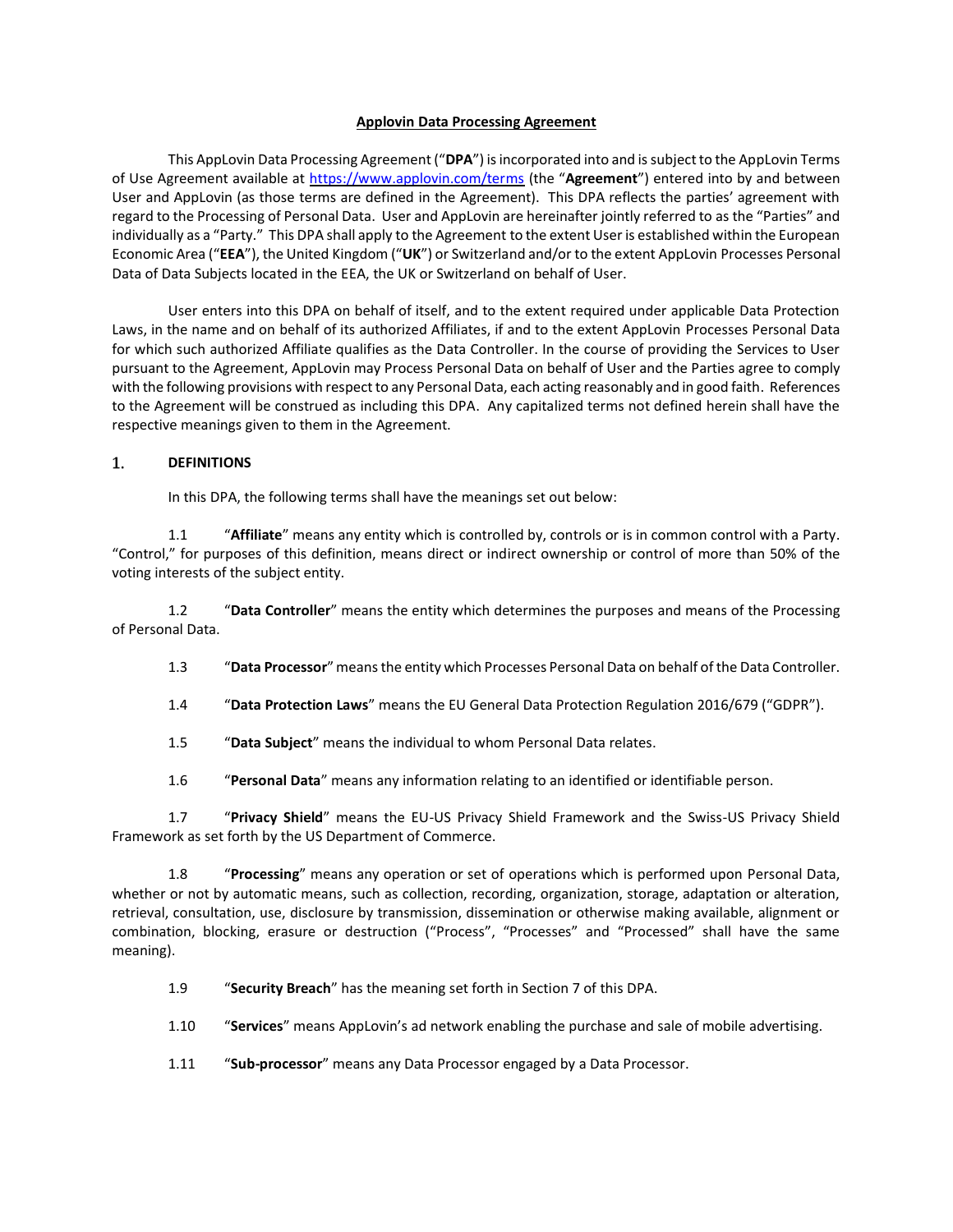#### $2.$ **PROCESSING OF USER PERSONAL DATA**

2.1 The Parties agree that with regard to the Processing of Personal Data, User is the Data Controller and AppLovin is the Data Processor.

2.2 User agrees to publicly post a privacy policy describing its Processing of Personal Data that complies with Data Protection Laws. User shall disclose its use of the Services and how AppLovin Processes Personal Data in its privacy policy. This can be done by including the following language in the User's privacy policy: "We work with AppLovin to deliver ads in our mobile application. For more information about AppLovin's collection and use of your information visit[: https://www.applovin.com/privacy/](https://www.applovin.com/privacy/)".

2.3 User shall, in its use or receipt of the Services, Process Personal Data in accordance with the requirements of the Data Protection Laws and User will ensure that its instructions for the Processing of Personal Data comply with the Data Protection Laws. User shall ensure that it has received valid consent and obtained other lawful bases for Processing from Data Subjects as required by Data Protection Laws and, upon AppLovin's request, will provide AppLovin with written evidence of such consent and other lawful bases, including without limitation, the date of the consent and the consent language presented to the Data Subject. User shall have sole responsibility for the accuracy, quality, and legality of Personal Data and the means by which User obtained the Personal Data.

2.4 During the term of the Agreement, AppLovin shall only Process Personal Data in accordance with the Agreement and User's instructions. User instructs AppLovin to Process Personal Data for the following purposes: (i) Processing in accordance with the Agreement; and (ii) Processing to comply with other reasonable instructions provided by User where such instructions are consistent with the terms of the Agreement.

2.5 The subject matter of the Processing is the performance of the Services and the Processing shall be carried out for the duration of the Agreement. The types of Personal Data and categories of Data Subjects Processed under this DPA may include the following:

- Types of Personal Data:
	- (a) Mobile device advertising identifiers (e.g., IDFA/Google Ad ID, IP address) and (b) business contact and billing information (e.g., name, email address, billing address, telephone number, VAT number, bank account number).
- Categories of Data Subjects:
	- (a) Individuals who are end-users of User's mobile application(s) and (b) Individuals who are employees, agents or representatives of User in AppLovin's online platform.

#### $3.$ **RIGHTS OF DATA SUBJECTS**

3.1 To the extent User, in its use or receipt of the Services, does not have the ability to correct, amend, restrict, block or delete Personal Data, as required by Data Protection Laws, AppLovin will use commercially reasonable efforts to comply with reasonable requests by User to facilitate such actions to the extent AppLovin is legally permitted to do so.

3.2 AppLovin shall, to the extent legally permitted, promptly notify User if it receives a request from a Data Subject for access to, correction, amendment, deletion of or objection to the Processing of that Data Subject's Personal Data. AppLovin shall not respond to any such Data Subject request without User's prior written consent except to confirm that the request relates to User. AppLovin shall provide User with commercially reasonable cooperation and assistance in relation to the handling of a Data Subject's request, to the extent legally permitted and to the extent User does not have access to such Personal Data through its use or receipt of the Services.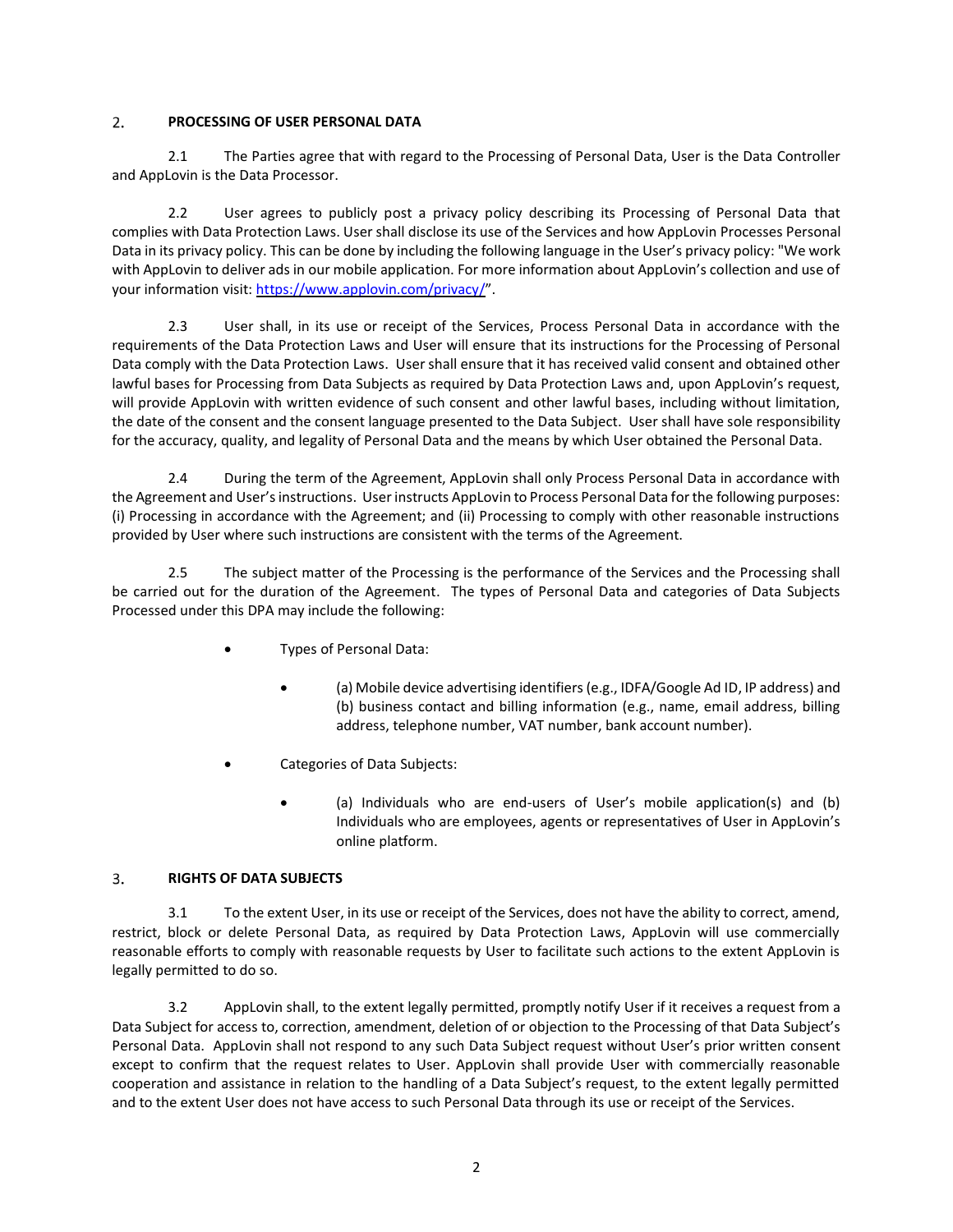#### 4. **PROCESSOR PERSONNEL**

4.1 AppLovin shall ensure that its personnel engaged in the Processing of Personal Data are informed of the confidential nature of the Personal Data and are subject to obligations of confidentiality.

4.2 AppLovin shall ensure that access to Personal Data is limited to those personnel who require such access to perform the Services.

4.3 AppLovin will appoint a data protection officer where such appointment is required by Data Protection Laws.

#### 5. **SUB-PROCESSORS**

5.1 User acknowledges and agrees that (i) AppLovin Affiliates may be retained as Sub-processors; and (ii) AppLovin may engage third-party Sub-processors in connection with the Services. Any such Sub-processors will be permitted to obtain Personal Data only to deliver the services AppLovin has retained them to provide, and are prohibited from using Personal Data for any other purpose. AppLovin agrees that any agreement with a Subprocessor will include substantially the same data protection obligations as set out in this DPA.

5.2 AppLovin may continue to use those Sub-processors already engaged by AppLovin or any AppLovin Affiliate as at the date of this DPA.

5.3 Where required by Data Protection Laws, AppLovin shall give User notice of the appointment of any new Sub-processor via AppLovin's platform, via email or as otherwise generally made available to AppLovin's advertisers and publishers, including applicable details of the Processing to be undertaken by the Sub-processor. If, within 10 days of receipt of that notice, User notifies AppLovin in writing of any objections (on reasonable grounds) to the proposed appointment, AppLovin shall not appoint that proposed Sub-processor until reasonable steps have been taken to address the objections raised by the User and the User has been provided with a reasonable written explanation of the steps taken.

#### 6. **SECURITY; AUDIT RIGHTS; PRIVACY IMPACT ASSESSMENTS**

6.1 AppLovin shall maintain administrative, physical and technical safeguards designed to protect the security, confidentiality and integrity of Personal Data.

6.2 No more than once per year, User may engage a mutually agreed upon third-party to audit AppLovin solely for the purposes of meeting its audit requirements pursuant to the Data Protection Laws. To request an audit, User must submit a detailed audit plan at least four (4) weeks in advance of the proposed audit date describing the proposed scope, duration, and start date of the audit. Audit requests must be sent to legal@applovin.com with a copy to dataprotection@applovin.com. The audit must be conducted during regular business hours, subject to obligations of confidentiality and AppLovin's policies, and may not unreasonably interfere with AppLovin's business activities. Any audits are at the User's expense.

6.3 Any request for AppLovin to provide assistance with an audit is considered a separate service if such audit assistance requires the use of resources different from or in addition to those required by law. User shall reimburse AppLovin for any time spent for any such audit at the rates agreed to by the Parties. Before the commencement of any such audit, User and AppLovin shall mutually agree upon the scope, timing, and duration of the audit in addition to the reimbursement rate for which User shall be responsible. All reimbursement rates shall be reasonable, taking into account the resources expended by AppLovin. User shall promptly notify AppLovin with information regarding any non-compliance discovered during the course of an audit.

6.4 Where required by Data Protection Laws, AppLovin will reasonably cooperate with User, at User's expense, where User is conducting a data protection impact assessment.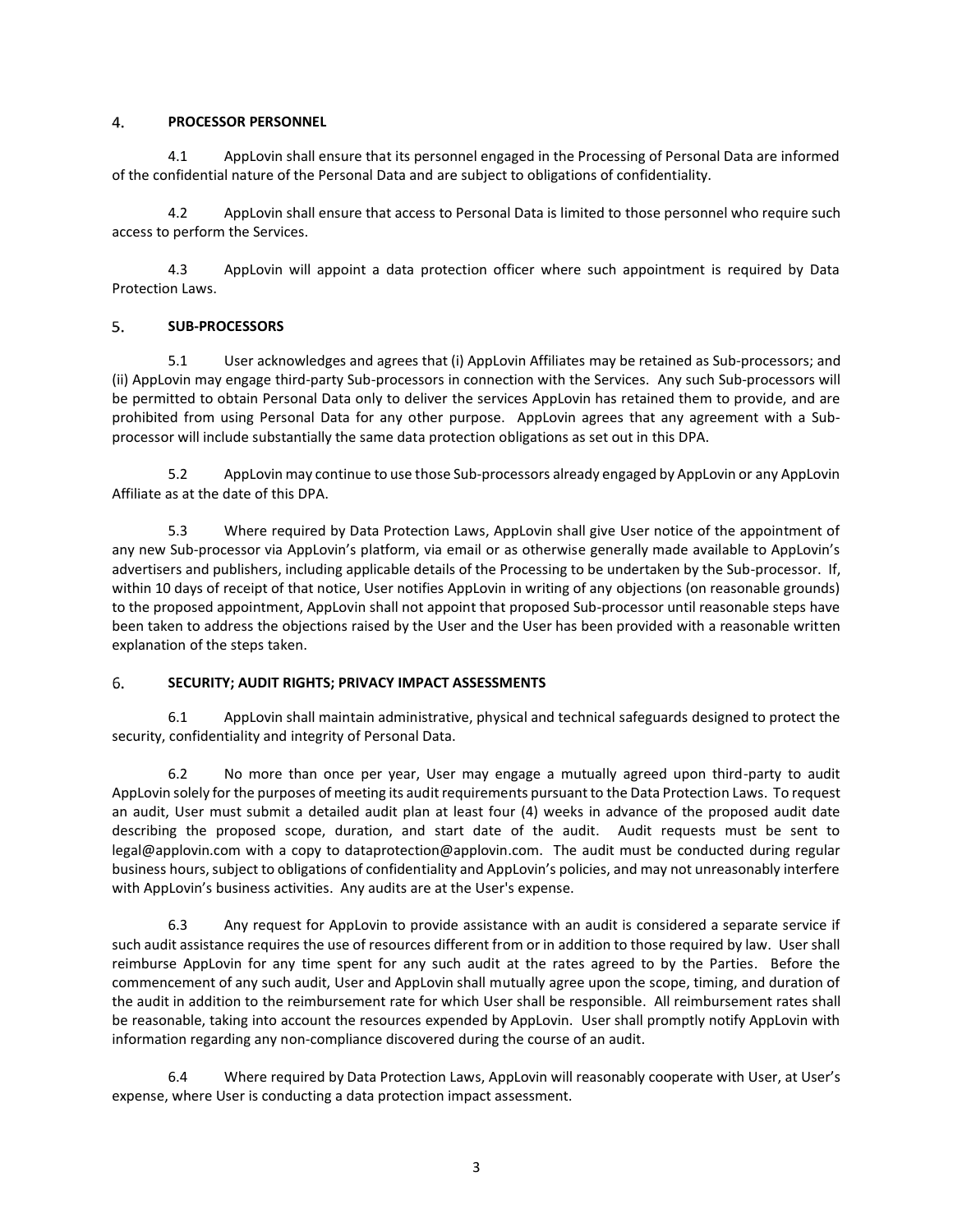### 7. **SECURITY BREACH MANAGEMENT AND NOTIFICATION**

7.1 If AppLovin is acting as a Data Processor and becomes aware of any unlawful access to any Personal Data stored on AppLovin's equipment or in AppLovin's facilities, or unauthorized access to such equipment or facilities resulting in material loss, disclosure, or alteration of Personal Data ("Security Breach"), AppLovin will promptly: (i) notify User of the Security Breach; (ii) investigate the Security Breach and provide User with information about the Security Breach; and (iii) take reasonable steps to mitigate the effects and to minimize any damage resulting from the Security Breach.

7.2 User agrees that an unsuccessful Security Breach attempt will not be subject to this Section. An unsuccessful Security Breach attempt is one that results in no unauthorized access to Personal Data or to any of AppLovin's equipment or facilities storing Personal Data, and may include, without limitation, pings and other broadcast attacks on firewalls or edge servers, port scans, unsuccessful log-on attempts, denial of service attacks, or similar incidents.

7.3 Notification(s) of Security Breaches, if any, will be delivered to one or more of User's business, technical or administrative contacts by any means AppLovin selects, including via email. It is User's sole responsibility to ensure it maintains accurate contact information on AppLovin's support systems at all times.

#### 8. **RETURN AND DELETION OF PERSONAL DATA**

AppLovin shall return Personal Data to User, to the extent possible, and/or delete Personal Data in accordance with AppLovin's data retention policies which adhere to requirements of Data Protection Laws, and in a manner consistent with the terms of the Agreement.

#### 9. **DATA TRANSFERS**

All transfers of Personal Data out of the EEA, the UK and Switzerland to provide the Services shall be governed by the Standard Contractual Clauses attached to this DPA as Attachment A. In addition, AppLovin is certified to and complies with Privacy Shield, and AppLovin shall maintain its certification to and compliance with the Privacy Shield with respect to the Processing of Personal Data that is transferred from the EEA, the UK and Switzerland to the United States.

#### 10. **LIMITATION OF LIABILITY**

Each Party's and all of its Affiliates liability in the aggregate arising out of or relating to this DPA, whether in contract, tort, or under any other theory of liability is subject to the "Limitation of Liability" section of the Agreement, and any reference in such section to the liability of a Party means the aggregate liability of that Party and all of its Affiliates under the Agreement and all DPAs together.

### 11. **PARTIES TO THIS DPA**

Except as otherwise expressly set forth in this DPA, nothing in this DPA shall confer any benefits or rights on any person or entity other than the Parties to this DPA.

#### 12. **TERMINATION**

This DPA shall terminate automatically upon termination of the Agreement.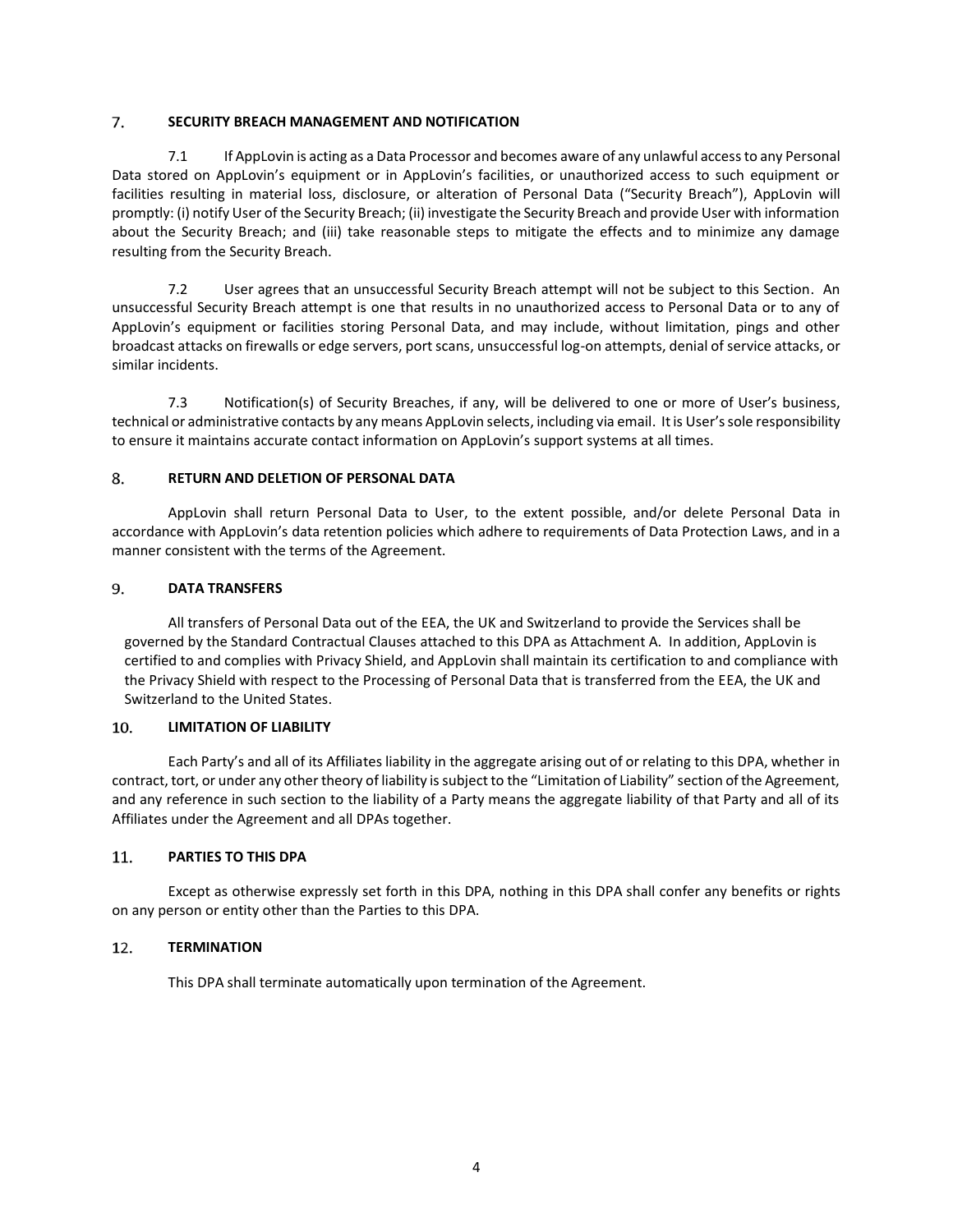# **Attachment A**

# **Standard Contractual Clauses (processors)**

For the purposes of Article 26(2) of Directive 95/46/EC for the transfer of personal data to processors established in third countries which do not ensure an adequate level of data protection

User (the "**data exporter**")

and

AppLovin Corporation (the "**data importer**") Address: 1100 Page Mill Road, Palo Alto, CA 94304 USA E-mail: [dataprotection@applovin.com](mailto:dataprotection@applovin.com) 

each a "**party**"; together "**the parties**",

HAVE AGREED on the following Contractual Clauses (the Clauses) in order to adduce adequate safeguards with respect to the protection of privacy and fundamental rights and freedoms of individuals for the transfer by the data exporter to the data importer of the personal data specified in Appendix 1.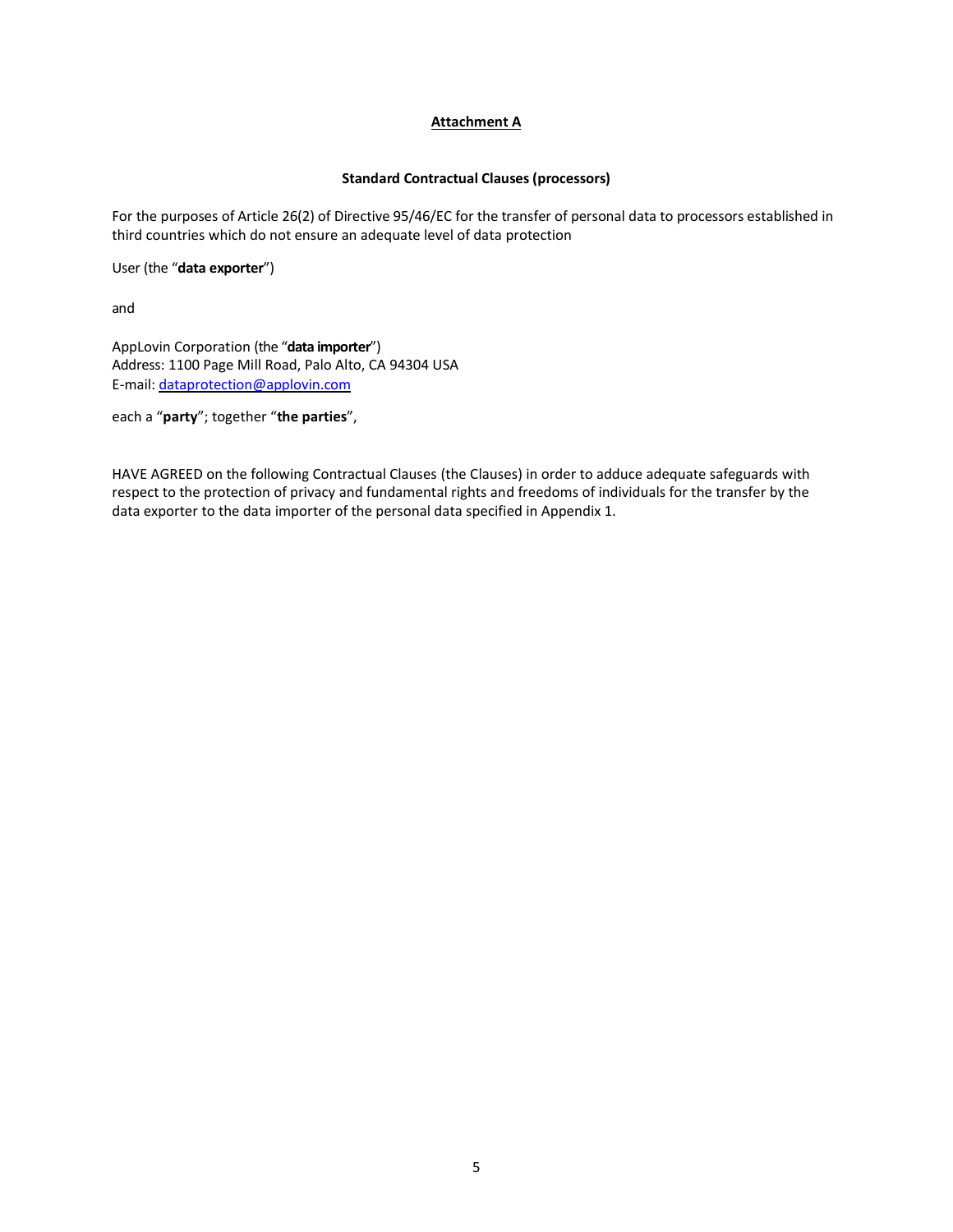### **Definitions**

For the purposes of the Clauses:

- (a) 'personal data', 'special categories of data', 'process/processing', 'controller', 'processor', 'data subject' and 'supervisory authority' shall have the same meaning as in Directive 95/46/EC of the European Parliament and of the Council of 24 October 1995 on the protection of individuals with regard to the processing of personal data and on the free movement of such data;
- (b) 'the data exporter' means the controller who transfers the personal data;
- (c) 'the data importer' means the processor who agrees to receive from the data exporter personal data intended for processing on his behalf after the transfer in accordance with his instructions and the terms of the Clauses and who is not subject to a third country's system ensuring adequate protection within the meaning of Article 25(1) of Directive 95/46/EC;
- (d) 'the subprocessor' means any processor engaged by the data importer or by any other subprocessor of the data importer who agrees to receive from the data importer or from any other subprocessor of the data importer personal data exclusively intended for processing activities to be carried out on behalf of the data exporter after the transfer in accordance with his instructions, the terms of the Clauses and the terms of the written subcontract;
- (e) 'the applicable data protection law' means the legislation protecting the fundamental rights and freedoms of individuals and, in particular, their right to privacy with respect to the processing of personal data applicable to a data controller in the Member State in which the data exporter is established;
- (f) 'technical and organisational security measures' means those measures aimed at protecting personal data against accidental or unlawful destruction or accidental loss, alteration, unauthorised disclosure or access, in particular where the processing involves the transmission of data over a network, and against all other unlawful forms of processing.

# **Clause 2**

# **Details of the transfer**

The details of the transfer and in particular the special categories of personal data where applicable are specified in Appendix 1 which forms an integral part of the Clauses.

# **Clause 3**

# **Third-party beneficiary clause**

- 1. The data subject can enforce against the data exporter this Clause, Clause 4(b) to (i), Clause 5(a) to (e), and (g) to (j), Clause 6(1) and (2), Clause 7, Clause 8(2), and Clauses 9 to 12 as third-party beneficiary.
- 2. The data subject can enforce against the data importer this Clause, Clause 5(a) to (e) and (g), Clause 6, Clause 7, Clause 8(2), and Clauses 9 to 12, in cases where the data exporter has factually disappeared or has ceased to exist in law unless any successor entity has assumed the entire legal obligations of the data exporter by contract or by operation of law, as a result of which it takes on the rights and obligations of the data exporter, in which case the data subject can enforce them against such entity.
- 3. The data subject can enforce against the subprocessor this Clause, Clause 5(a) to (e) and (g), Clause 6, Clause 7, Clause 8(2), and Clauses 9 to 12, in cases where both the data exporter and the data importer have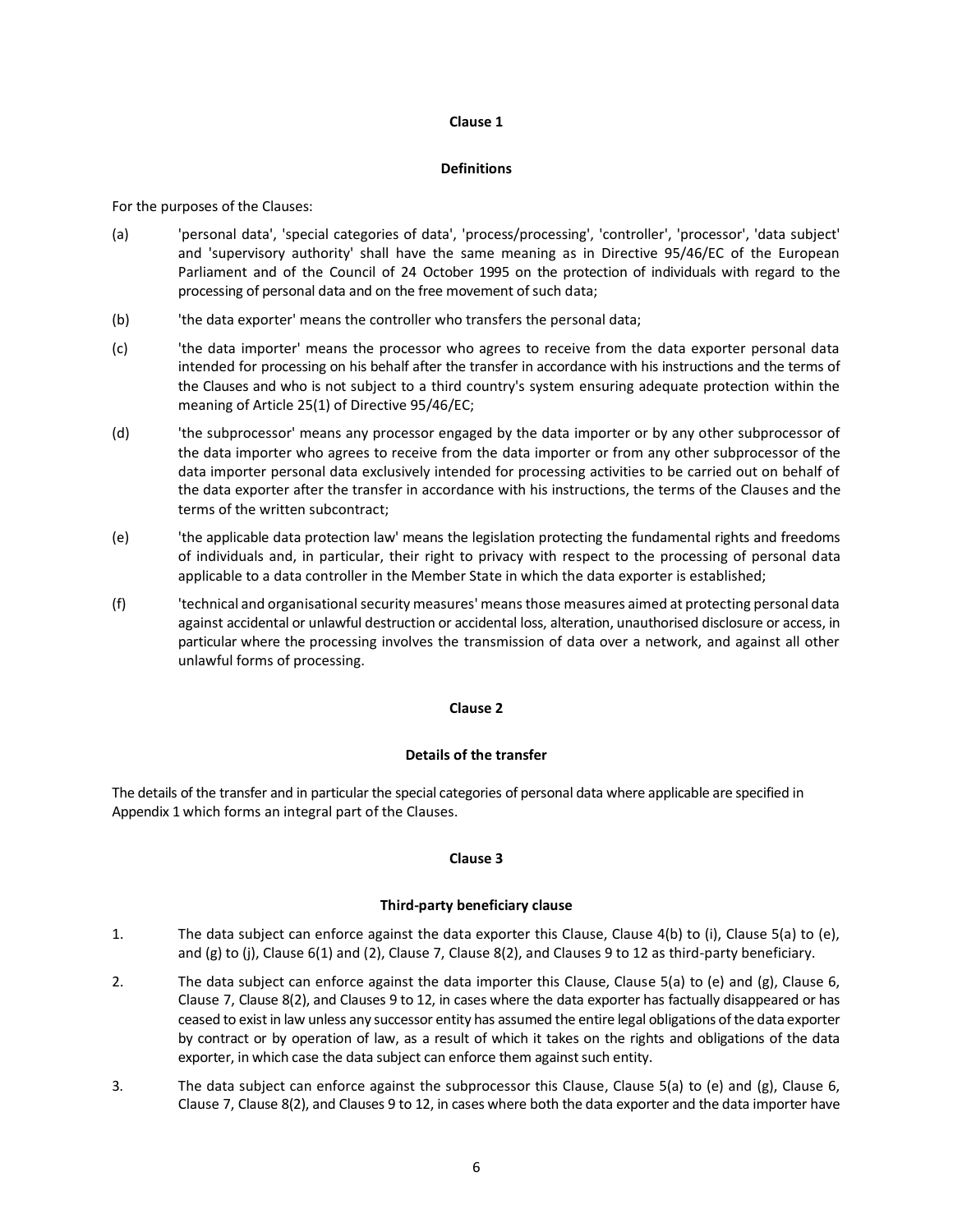factually disappeared or ceased to exist in law or have become insolvent, unless any successor entity has assumed the entire legal obligations of the data exporter by contract or by operation of law as a result of which it takes on the rights and obligations of the data exporter, in which case the data subject can enforce them against such entity. Such third-party liability of the subprocessor shall be limited to its own processing operations under the Clauses.

4. The parties do not object to a data subject being represented by an association or other body if the data subject so expressly wishes and if permitted by national law.

# **Clause 4**

# **Obligations of the data exporter**

The data exporter agrees and warrants:

- (a) that the processing, including the transfer itself, of the personal data has been and will continue to be carried out in accordance with the relevant provisions of the applicable data protection law (and, where applicable, has been notified to the relevant authorities of the Member State where the data exporter is established) and does not violate the relevant provisions of that State;
- (b) that it has instructed and throughout the duration of the personal data processing services will instruct the data importer to process the personal data transferred only on the data exporter's behalf and in accordance with the applicable data protection law and the Clauses;
- (c) that the data importer will provide sufficient guarantees in respect of the technical and organisational security measures specified in Appendix 2 to this contract;
- (d) that after assessment of the requirements of the applicable data protection law, the security measures are appropriate to protect personal data against accidental or unlawful destruction or accidental loss, alteration, unauthorised disclosure or access, in particular where the processing involves the transmission of data over a network, and against all other unlawful forms of processing, and that these measures ensure a level of security appropriate to the risks presented by the processing and the nature of the data to be protected having regard to the state of the art and the cost of their implementation;
- (e) that it will ensure compliance with the security measures;
- (f) that, if the transfer involves special categories of data, the data subject has been informed or will be informed before, or as soon as possible after, the transfer that its data could be transmitted to a third country not providing adequate protection within the meaning of Directive 95/46/EC;
- (g) to forward any notification received from the data importer or any subprocessor pursuant to Clause 5(b) and Clause 8(3) to the data protection supervisory authority if the data exporter decides to continue the transfer or to lift the suspension;
- (h) to make available to the data subjects upon request a copy of the Clauses, with the exception of Appendix 2, and a summary description of the security measures, as well as a copy of any contract for subprocessing services which has to be made in accordance with the Clauses, unless the Clauses or the contract contain commercial information, in which case it may remove such commercial information;
- (i) that, in the event of subprocessing, the processing activity is carried out in accordance with Clause 11 by a subprocessor providing at least the same level of protection for the personal data and the rights of data subject as the data importer under the Clauses; and
- $(j)$  that it will ensure compliance with Clause  $4(a)$  to  $(i)$ .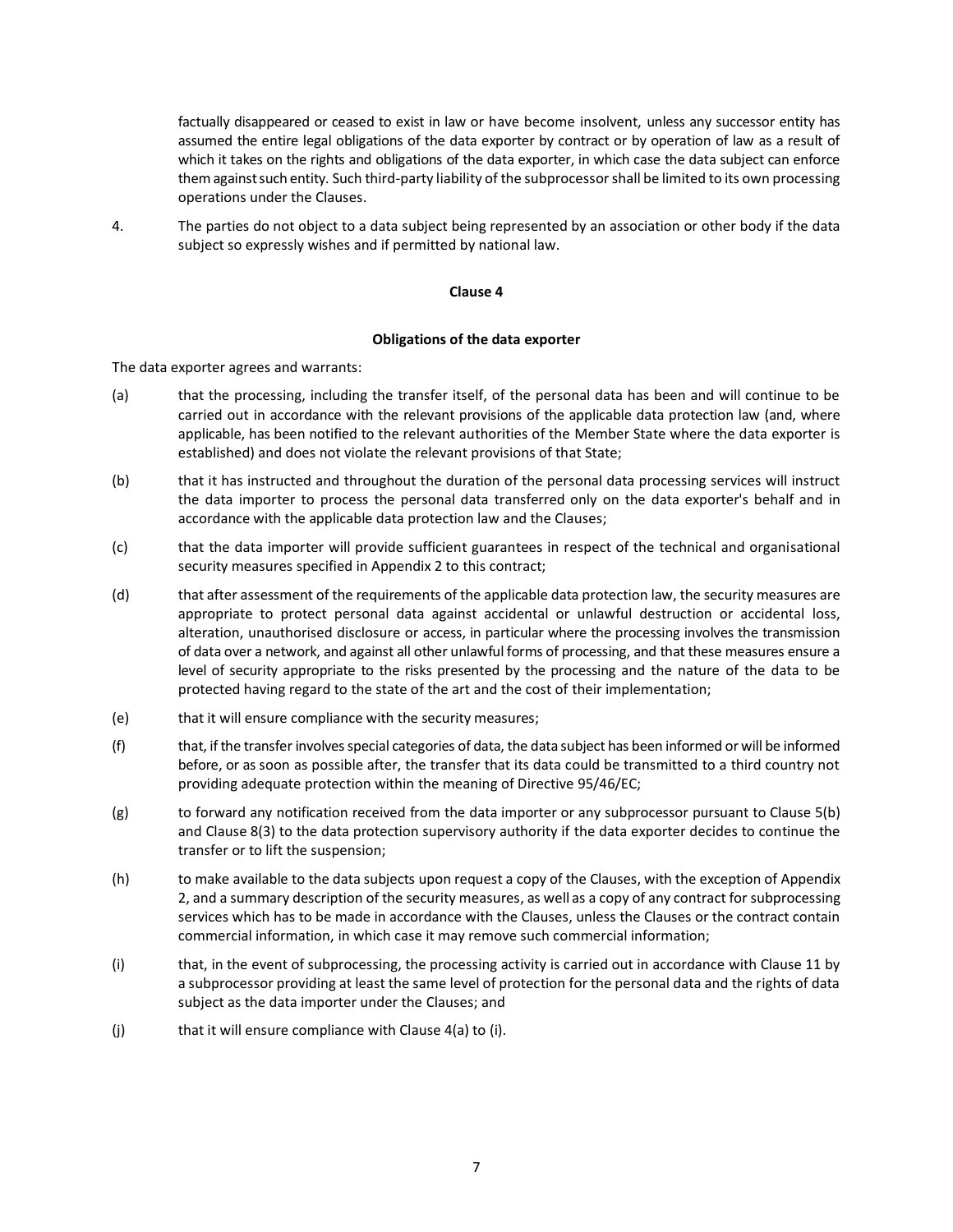### **Obligations of the data importer**

The data importer agrees and warrants:

- (a) to process the personal data only on behalf of the data exporter and in compliance with its instructions and the Clauses; if it cannot provide such compliance for whatever reasons, it agrees to inform promptly the data exporter of its inability to comply, in which case the data exporter is entitled to suspend the transfer of data and/or terminate the contract;
- (b) that it has no reason to believe that the legislation applicable to it prevents it from fulfilling the instructions received from the data exporter and its obligations under the contract and that in the event of a change in this legislation which is likely to have a substantial adverse effect on the warranties and obligations provided by the Clauses, it will promptly notify the change to the data exporter as soon as it is aware, in which case the data exporter is entitled to suspend the transfer of data and/or terminate the contract;
- (c) that it has implemented the technical and organisational security measures specified in Appendix 2 before processing the personal data transferred;
- (d) that it will promptly notify the data exporter about:
	- (i) any legally binding request for disclosure of the personal data by a law enforcement authority unless otherwise prohibited, such as a prohibition under criminal law to preserve the confidentiality of a law enforcement investigation,
	- (ii) any accidental or unauthorised access, and
	- (iii) any request received directly from the data subjects without responding to that request, unless it has been otherwise authorised to do so;
- (e) to deal promptly and properly with all inquiries from the data exporter relating to its processing of the personal data subject to the transfer and to abide by the advice of the supervisory authority with regard to the processing of the data transferred;
- (f) at the request of the data exporter to submit its data processing facilities for audit of the processing activities covered by the Clauses which shall be carried out by the data exporter or an inspection body composed of independent members and in possession of the required professional qualifications bound by a duty of confidentiality, selected by the data exporter, where applicable, in agreement with the supervisory authority;
- (g) to make available to the data subject upon request a copy of the Clauses, or any existing contract for subprocessing, unless the Clauses or contract contain commercial information, in which case it may remove such commercial information, with the exception of Appendix 2 which shall be replaced by a summary description of the security measures in those cases where the data subject is unable to obtain a copy from the data exporter;
- (h) that, in the event of subprocessing, it has previously informed the data exporter and obtained its prior written consent;
- (i) that the processing services by the subprocessor will be carried out in accordance with Clause 11;
- (j) to send promptly a copy of any subprocessor agreement it concludes under the Clauses to the data exporter.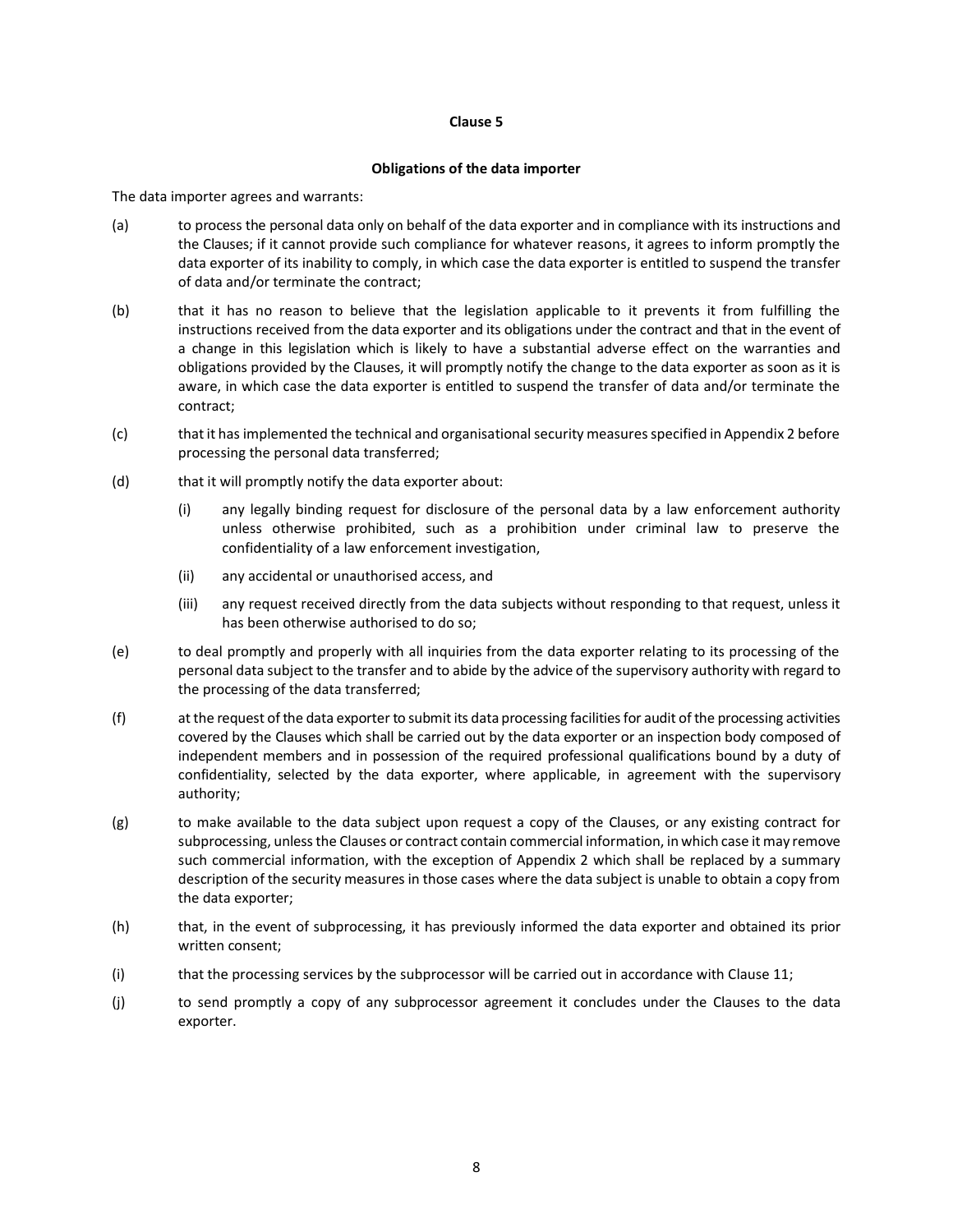### **Liability**

- 1. The parties agree that any data subject, who has suffered damage as a result of any breach of the obligations referred to in Clause 3 or in Clause 11 by any party or subprocessor is entitled to receive compensation from the data exporter for the damage suffered.
- 2. If a data subject is not able to bring a claim for compensation in accordance with paragraph 1 against the data exporter, arising out of a breach by the data importer or his subprocessor of any of their obligations referred to in Clause 3 or in Clause 11, because the data exporter has factually disappeared or ceased to exist in law or has become insolvent, the data importer agrees that the data subject may issue a claim against the data importer as if it were the data exporter, unless any successor entity has assumed the entire legal obligations of the data exporter by contract of by operation of law, in which case the data subject can enforce its rights against such entity.

The data importer may not rely on a breach by a subprocessor of its obligations in order to avoid its own liabilities.

3. If a data subject is not able to bring a claim against the data exporter or the data importer referred to in paragraphs 1 and 2, arising out of a breach by the subprocessor of any of their obligations referred to in Clause 3 or in Clause 11 because both the data exporter and the data importer have factually disappeared or ceased to exist in law or have become insolvent, the subprocessor agrees that the data subject may issue a claim against the data subprocessor with regard to its own processing operations under the Clauses as if it were the data exporter or the data importer, unless any successor entity has assumed the entire legal obligations of the data exporter or data importer by contract or by operation of law, in which case the data subject can enforce its rights against such entity. The liability of the subprocessor shall be limited to its own processing operations under the Clauses.

# **Clause 7**

# **Mediation and jurisdiction**

- 1. The data importer agrees that if the data subject invokes against it third-party beneficiary rights and/or claims compensation for damages under the Clauses, the data importer will accept the decision of the data subject:
	- (a) to refer the dispute to mediation, by an independent person or, where applicable, by the supervisory authority;
	- (b) to refer the dispute to the courts in the Member State in which the data exporter is established.
- 2. The parties agree that the choice made by the data subject will not prejudice its substantive or procedural rights to seek remedies in accordance with other provisions of national or international law.

# **Clause 8**

# **Cooperation with supervisory authorities**

- 1. The data exporter agrees to deposit a copy of this contract with the supervisory authority if it so requests or if such deposit is required under the applicable data protection law.
- 2. The parties agree that the supervisory authority has the right to conduct an audit of the data importer, and of any subprocessor, which has the same scope and is subject to the same conditions as would apply to an audit of the data exporter under the applicable data protection law.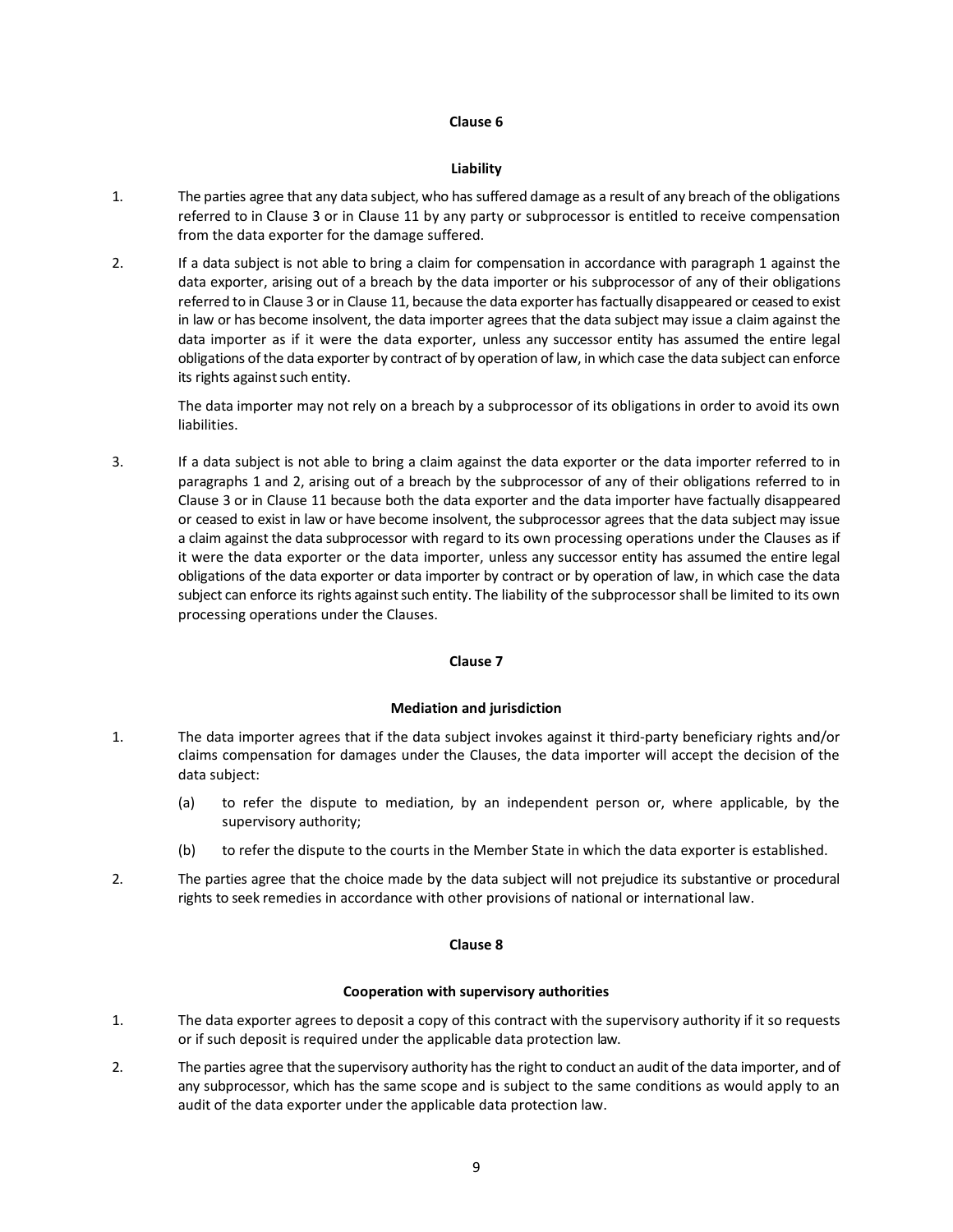3. The data importer shall promptly inform the data exporter about the existence of legislation applicable to it or any subprocessor preventing the conduct of an audit of the data importer, or any subprocessor, pursuant to paragraph 2. In such a case the data exporter shall be entitled to take the measures foreseen in Clause 5 (b).

# **Clause 9**

# **Governing Law**

The Clauses shall be governed by the law of the Member State in which the data exporter is established.

# **Clause 10**

# **Variation of the contract**

The parties undertake not to vary or modify the Clauses. This does not preclude the parties from adding clauses on business related issues where required as long as they do not contradict the Clause.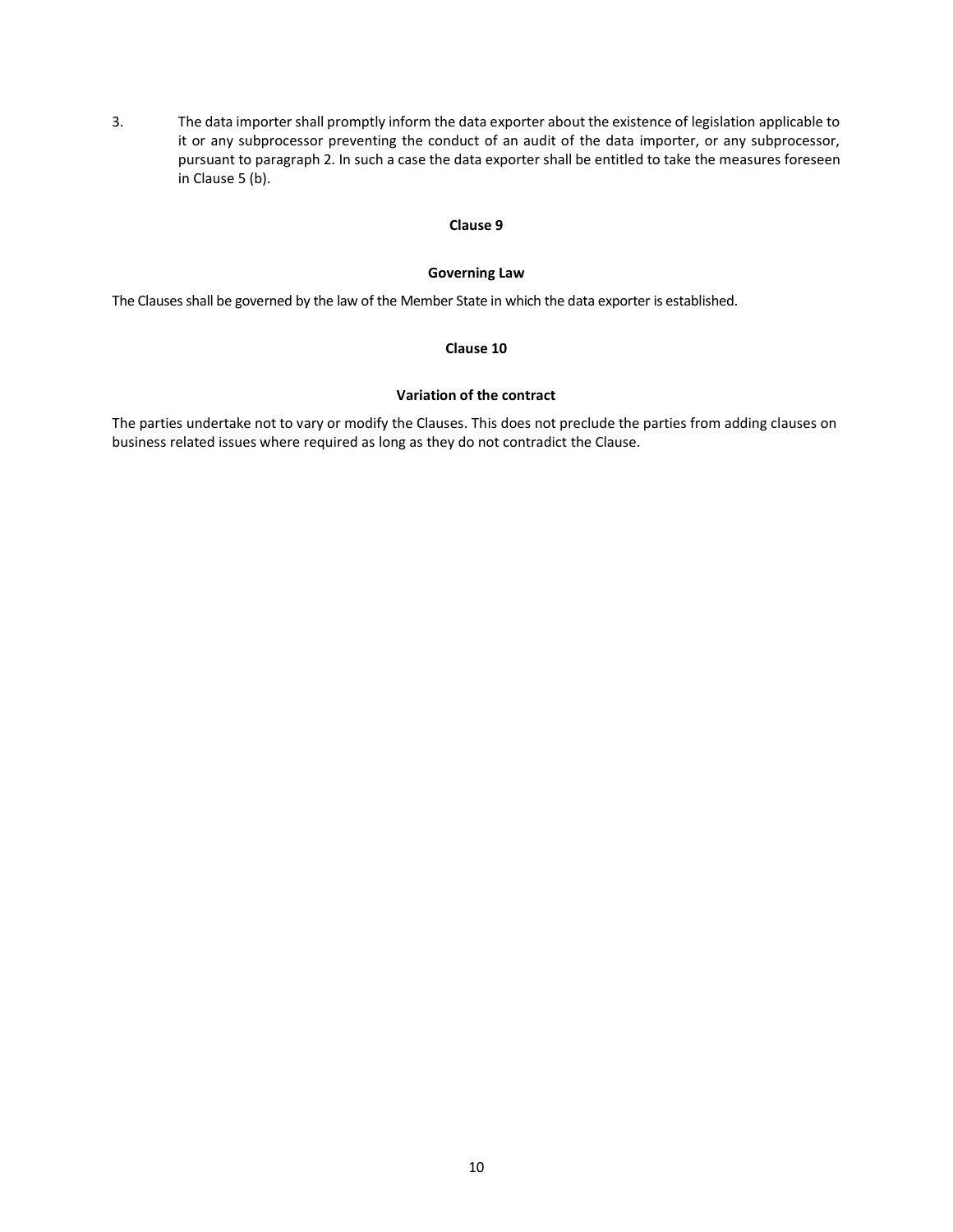### **Subprocessing**

- 1. The data importer shall not subcontract any of its processing operations performed on behalf of the data exporter under the Clauses without the prior written consent of the data exporter. Where the data importer subcontracts its obligations under the Clauses, with the consent of the data exporter, it shall do so only by way of a written agreement with the subprocessor which imposes the same obligations on the subprocessor as are imposed on the data importer under the Clauses. Where the subprocessor fails to fulfil its data protection obligations under such written agreement the data importer shall remain fully liable to the data exporter for the performance of the subprocessor's obligations under such agreement.
- 2. The prior written contract between the data importer and the subprocessor shall also provide for a thirdparty beneficiary clause as laid down in Clause 3 for cases where the data subject is not able to bring the claim for compensation referred to in paragraph 1 of Clause 6 against the data exporter or the data importer because they have factually disappeared or have ceased to exist in law or have become insolvent and no successor entity has assumed the entire legal obligations of the data exporter or data importer by contract or by operation of law. Such third-party liability of the subprocessor shall be limited to its own processing operations under the Clauses.
- 3. The provisions relating to data protection aspects for subprocessing of the contract referred to in paragraph 1 shall be governed by the law of the Member State in which the data exporter is established.
- 4. The data exporter shall keep a list of subprocessing agreements concluded under the Clauses and notified by the data importer pursuant to Clause 5 (j), which shall be updated at least once a year. The list shall be available to the data exporter's data protection supervisory authority.

## **Clause 12**

# **Obligation after the termination of personal data processing services**

- 1. The parties agree that on the termination of the provision of data processing services, the data importer and the subprocessor shall, at the choice of the data exporter, return all the personal data transferred and the copies thereof to the data exporter or shall destroy all the personal data and certify to the data exporter that it has done so, unless legislation imposed upon the data importer prevents it from returning or destroying all or part of the personal data transferred. In that case, the data importer warrants that it will guarantee the confidentiality of the personal data transferred and will not actively process the personal data transferred anymore.
- 2. The data importer and the subprocessor warrant that upon request of the data exporter and/or of the supervisory authority, it will submit its data processing facilities for an audit of the measures referred to in paragraph 1.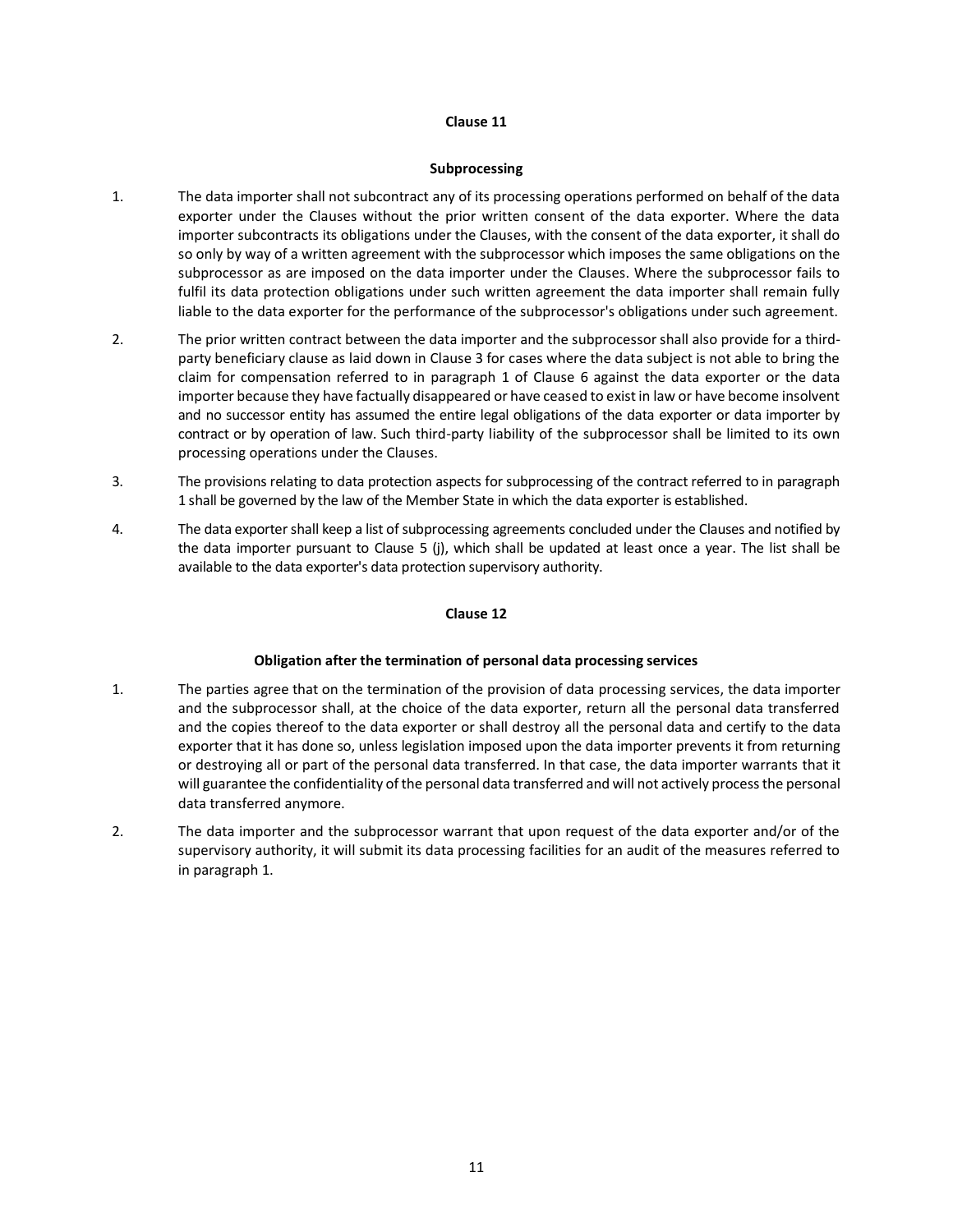# **APPENDIX 1 TO THE STANDARD CONTRACTUAL CLAUSES**

## **Data exporter**

User

# **Data importer**

AppLovin Corporation

# **Data subjects**

The personal data transferred concern the following categories of data subjects:

- Individuals who are end-users of data exporter's mobile application(s).
- Individuals who are employees, agents or representatives of data exporter in data importer's online platform.

# **Categories of data**

The personal data transferred concern the following categories of data:

- Mobile device advertising identifiers (e.g., IDFA/Google Ad ID, IP address).
- Business contact and billing information (e.g., name, email address, billing address, telephone number, VAT number, bank account number).

# **Special categories of data**

None.

# **Purpose of Processing**

The personal data is processed for the purpose of providing the Services in accordance with the Agreement.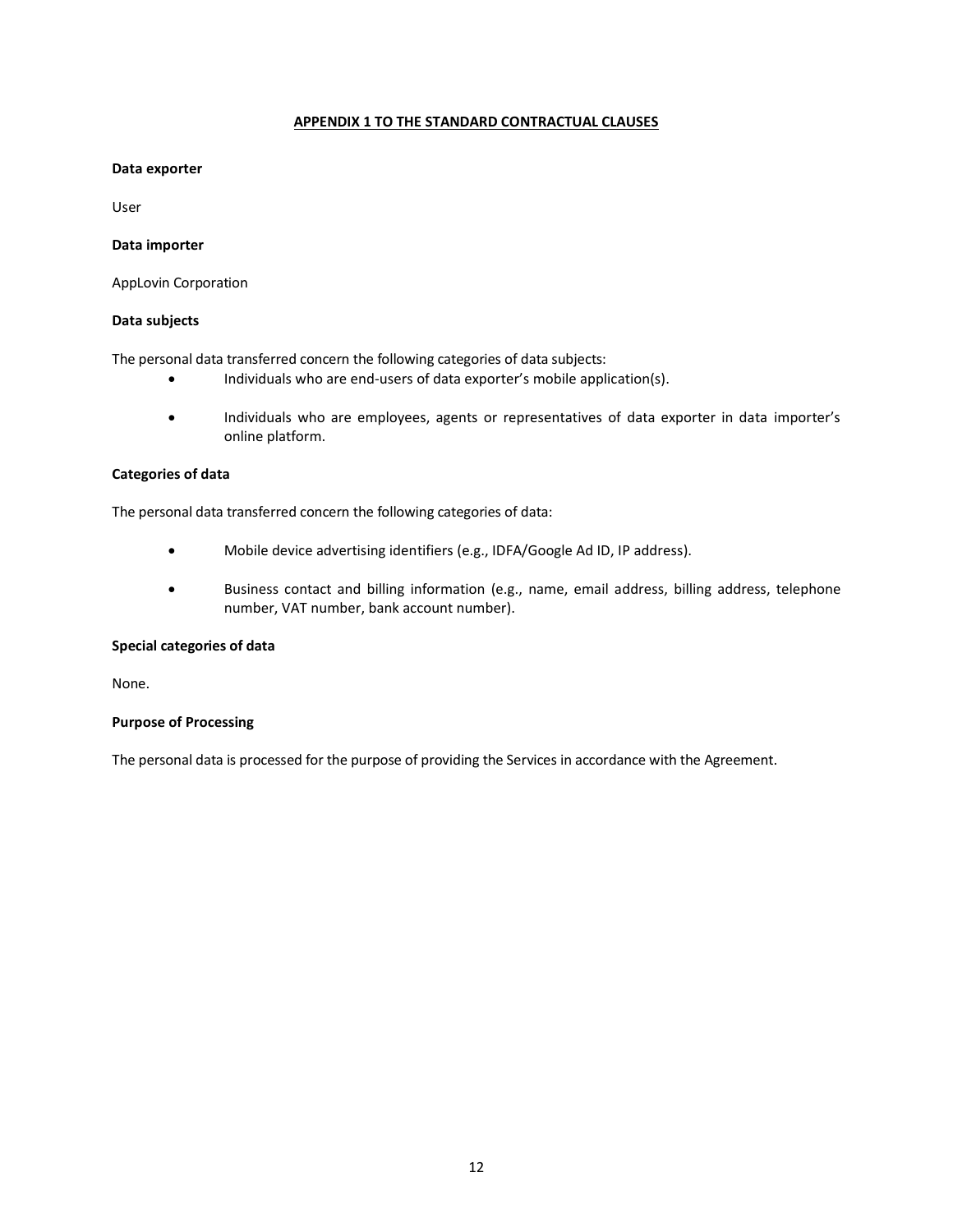# **APPENDIX 2 TO THE STANDARD CONTRACTUAL CLAUSES**

# **Description of the technical and organisational security measures implemented by the data importer in accordance with Clauses 4(d) and 5(c):**

Data importer will implement and maintain appropriate administrative, physical, and technical safeguards for the protection of the security, confidentiality and integrity of Personal Data uploaded to the Services. Those measures shall be set forth in an AppLovin security policy. Data importer will make that policy available to data exporter, along with other information reasonably requested by data exporter regarding data importer's security practices and policies.